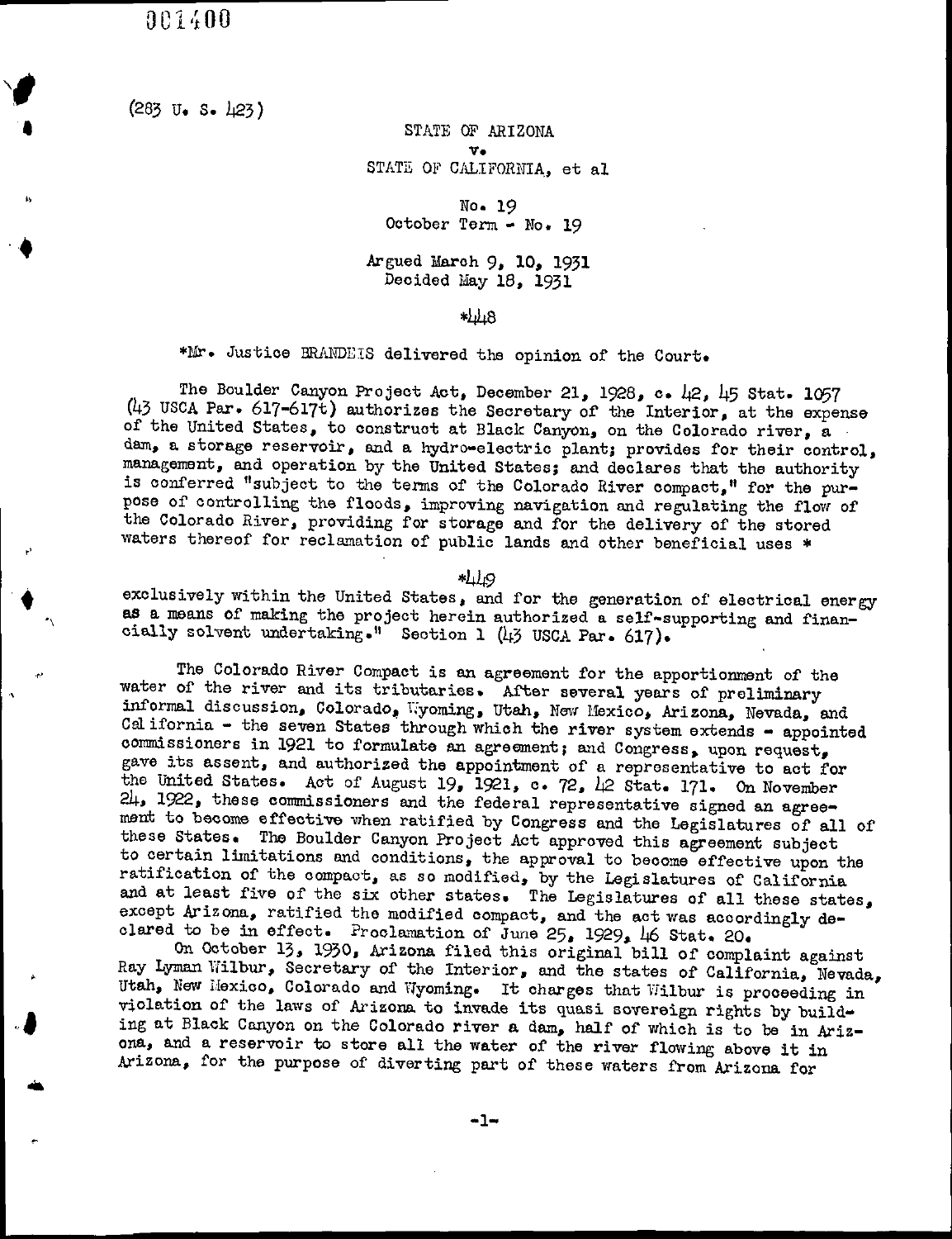J

I

4

450 consumptive use \* e1sewhere, and of preventing the benficial ccnsumptive use in Arizona of the unappropriated water of the river now flowing in that state;<br>that these things are being done under color of authority of the Boulder Canyon Project Act; that this act purports to authorize the construction of the dam and reservoir, the diversion of the water from Arizona, and its perpetual use elsewhere; that the act directs and requires Wilbur to permit no use or future appropriation of the unappropriated water of the main stream of the Colorado river, now flowing in Arizona and to be stored by the said dam and reservoir, except subject to the conditions and reservations contained in the Colorado River Compact; and that the act thus attempts to enforce as against Arizona, and to its irreparable injury, the compact which it has refused to ratify. The bill prays that the compact and the act " and each and every part thereof, be decreed to be unconstitutional, void and of no effect; that the defendants and each of them be permanently enjoined and restrained from enforcing or carrying out said compact or said act, or any of the provisions thereof, and from carrying out the three pretended contracts hereinabove referred to, or any of them, or any of their provisions, ( meaning certain contracts executed by Wilbur on behalf of the United States for the use of the stored water and developed power after the project shall have been completed) and from doing any other act or thing pursuant to or under color of said Boulder Canyon Project Act."

Process was made returnable on January 12, 1931; and on that day all of the defendants moved that the bill be dismissed. The grounds assigned in the motions are: (1) That the bill does not join the United States, an indispensable party (2) that the bill does not present any case or controversy of which the court can take judicial cognizance;  $(3)$  that the proposed action of the defendants will not invade any vested right of the plaintiff or any \* of its

451 citizens;  $(l_1)$  that the bill does not state facts sufficient to constitute a cause of action against any of the defendants. The case was heard on these motions .

The wrongs against which redress is sought are, first, the threatened invasion of the quasi sovereignty of Arizona by Wilbur in building the dam and reservoir without first securing the approval of the state engineer as pr by its laws; and, second, the threatened invasion of Arizona's quasi sovereign<br>right to prohibit or to permit appropriation, under its own laws, of the unappro-<br>priated water of the Colorado river flowing within the state. claimed superior right to store, divert, and use such water.

FIRST. The claim that quasi sovereign rights of Arizona will be invaded<br>by the mere construction of the dam and reservoir rests upon the fact that both<br>structures will be located partly within the state. At Black Canyon, t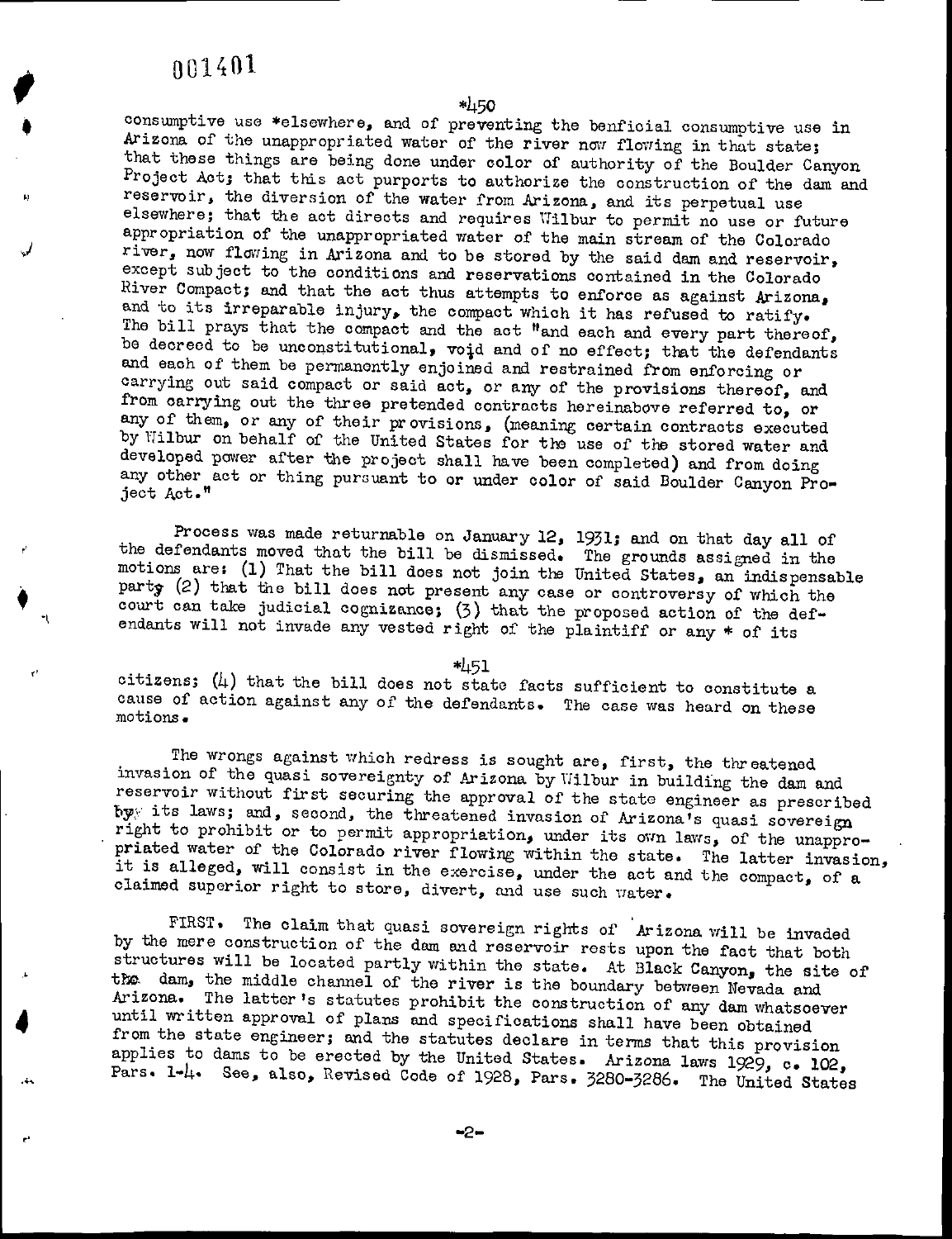I

J

J

f

ر

has not secured such approval; nor has any application been made by Wilbur, who is proceeding to construct said dam in complete disregard of this law of Arizona.

 $(1, 2)$  The United States may perform its functions without conforming to the police regulations of a state. Johnson v. Maryland, 254 U.S. 51, 41 S. Ct. 16, <sup>65</sup> L. Ed. 126; Hunt v. United States, <sup>278</sup> U. s. 96, <sup>49</sup> S. Ct. 38, 73 L. Ed. 200. If Congress has power to authorize the construction of the dam and reservoir, Wilbur is under no obligation to submit the plans and specifications to the

\*452

state \*engineer for approval. And the federal government has the power to create this obstruction in the river for the purpose of improving navigation if<br>the Colorado river is navigable. Pennsylvania v. Theeling & Belmont Bridge Co.,<br>18 How. 421, 430, 15 L. Ed. 435; South Carolina v. Georgia, 9 Ed. 782; Gibson v. United States, 166 U.S. 269, 17 S. Ct. 578, 41 L. Ed. 996;<br>United States v. Chandler-Dunbar Water Power Co., 229 U.S. 53, 64, 33 S. Ct.<br>667, 57 L. Ed. 1063; Greenleaf-Johnson Lumber Co. v. Garrison, 237 navigable. and that it was not the purpcse of Congress to improve navigation.

 $(3-9)$  The bill alleges that "the river has never been, and is not now, a navigable river." The argument is that the question whether <sup>a</sup> stream is navithat the river is not navigable. It is true that whether a stream is navigable<br>in law depends upon whether it is reviewble in the whether a stream is navigable gable is one of fact; and that hence the motion to dismiss admits the allegation<br>that the river is not navigable. It is true that whether a stream is navigable diat the river is not navigable. It is true that whether a stream is navigable<br>in law depends upon whether it is navigable in fact, United States v. Utah, 283<br>U.S. 64, 51 Sup. Ct. 438, 75 L. Ed. 844; and that a motion to U.S. 64, 51 Sup. Ct. 438, 75 L. Ed. 844; and that a motion to dismiss, like a demurrer, admits every well-pleaded allegation of fact, Payne v. Central Pacific Ry Co., 255 U.S. 228, 232,  $\frac{1}{11}$  S. Ct. 314, 65 L.Ed. 598. But a court may take judicial notice that a river within its jurisdiction is navigable. United States v. Rio Grande Dam & Irrigation Co., 174 U.S. 690, 697, 19 S.Ct. 770, 43<br>L. Ed. 1136; Wear v. Kansas, 245 U. S. 154, 158, 38 S. Ct. 55, 62 L. Ed. 214.

\*453

\* We know judicially, from the evidence of history, that a large part of the Colorado river south of Black Canyon was formerly navigable, and that the main obstacles to navigation have been the accumulations of silt coming from the upper reaches of the river system, and the irregularity in the flow due to periods of low water. Commercial \*disuse resulting from changed geographical

## $*454$

conditions, and a congressional failure to deal with them, does not amount to an abandonment of a navigable river or prohibit future exertion of federal con-<br>trol. Economy Light & Power Co. v. United States, 256 U.S. 113, 118, 124,  $\mu$ 1<br>S. Ct. 409, 65 L. Ed. 847. We know from the reports of the co largely overcome; and that navigation for considerable distances both above<br>and below the aam will become feasible. Compare St. Anthony Falls Water-Power<br>Co. v. Board of Water Commissioners of City of St. Paul, 168 U.S. 34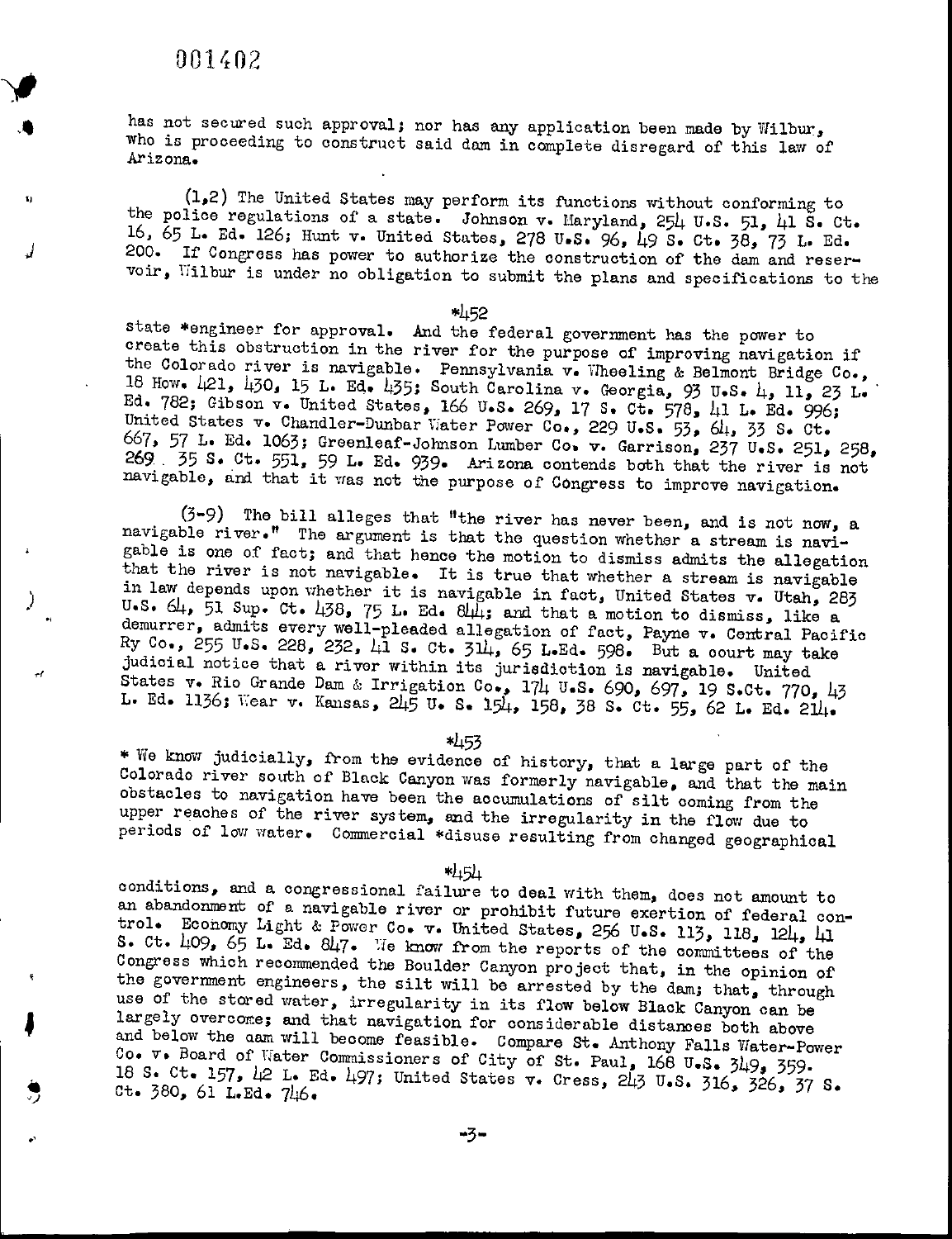j

10-12) The bill further alleges that the "recital in said act that the purpose thereof is the improvement of naviga\*tion \*

\*455

is <sup>a</sup> mere subterfuge and false pretense." It quotes <sup>a</sup> passage in article IV of the compact, to which the act is subject, which declares that: "Inasmuch as the Colorado River has ceased to be navigable for commerce and the reservation of its waters for navigation would seriously limit the development of its basin, the use of its waters for purposes of navigation shall be subservient to the uses of suoh waters for domestic, agricultural, and power purposes;" and alleges that "even if said river were navigable, the diversion, sale and delivery of water therefrom, as authorized in said act, would not improve, but would destroy, its navigable capacity."

Into the motives which induoed members of Congress to enact the Boulder Canyon Project Aot, this court may not inquire. MoCray v. United States, <sup>195</sup> U.S. 27, 53-59, 24 S.Ct. 769, 49 L. Ed. 78, 1 Ann. Cas. 561; Weber v. Freed, 239 U.S. 325, 329, 330, 36 S. ct. 131, 60 L. Ed. 308, Ann Cas. 1916C, 317 Wilson v. New, 243 U.S. 332, 358, 359, 37 s.ct. 298, 61 L.Ed. 755, L.R.A. 1917E. 938, Ann. Cas 1918A, 1024; United States v. Doremus, 249 U. s. 86, 93, 94, 39 S. Ct. 214, 63 L. Ed. 493; Dakota Central Telephone v. South Dakota, 250 U.S. 163, 187, <sup>39</sup> S. Ct. 507. <sup>63</sup> L. Ed. 910, <sup>4</sup> A. L. R. ' 1623; Hamilton v. Kentuoky Distilleries. Co., <sup>251</sup> U. S. l46, 161, <sup>40</sup> S. Ct. 106, <sup>64</sup> L. Ed. 194; Smith v. Kansas City Title & Trust Co., <sup>255</sup> U. S. 180, 210, <sup>41</sup> S. Ct. 243, <sup>65</sup> L. Ed. 577. The act declares that the authority to construct the dam and reservoir is conferred, among other things, for the purpose of "improving navigation and regulating the flow of the Colorado River." As the river is navigable and the means which the act provides are not unrelated

## 456

to the oontrol of navigation, United States v. River Rouge Improvement Co., <sup>269</sup> U. S. 411, 419, 46 S. Ct.  $1/4$ , 70 L. Ed. 339, the erection and maintenance of such dam and reservoir are clearly within the powers conferred upon Congress. The the particular structures proposed are reasonably necessary, is not for this court to determine. Compare Fong Yue Ting v. United States, 149 U. S. 698, 712- 714, <sup>13</sup> S. Ct. 1016, <sup>37</sup> L. Ed. 905; Oceanic Stream Navigation Co. v. Stranahan, <sup>214</sup> U. S. 320, 340, <sup>29</sup> S. Ct. 671, <sup>53</sup> L. Ed. 1013; United States v. Chandler-Dunbar Water Power Co., 229 U.S. 53, 65, 72, 73, 33 S. Ct. 667, 57<br>L. Ed. 1063; Everard's Breweries v. Day, 265 U. S. 545, 559. 44 S. Ct. 628, 68 L. Ed. 1174. And the faot that purposes other than navigation will also be served could not invalidate the exercise of the authority conferred, even if those other purposes would not alone have justified an exercise of Congressional power. Compare Veazie Bank v. Fenno, 8 Wall. 533, 548, 19 L. Ed. 482; Kaukauna<br>Water Power Co. v. Green 275, 12 S. Ct. 173, 35 L. Ed. 1004; In re Kollock, 165 U. S. 526, 536, 17 S. Ct. 144, 41 L. Ed. 813; Uleber v. Freed, supra; United States v. Doremus, supra.

 $(13, 14)$  It is urged that the court is not bound by the recital of purposes in the act; that we shall determine the purpose from its probable effect; and that, the effect of the project will be to take out of the river, now nonnavigable through lack of water, the last half of its remaining average flow.<br>But the act specifies that the dam shall be used: "First, for river regulation, improvement of navigation, and flood control; second, for irrigation and domestic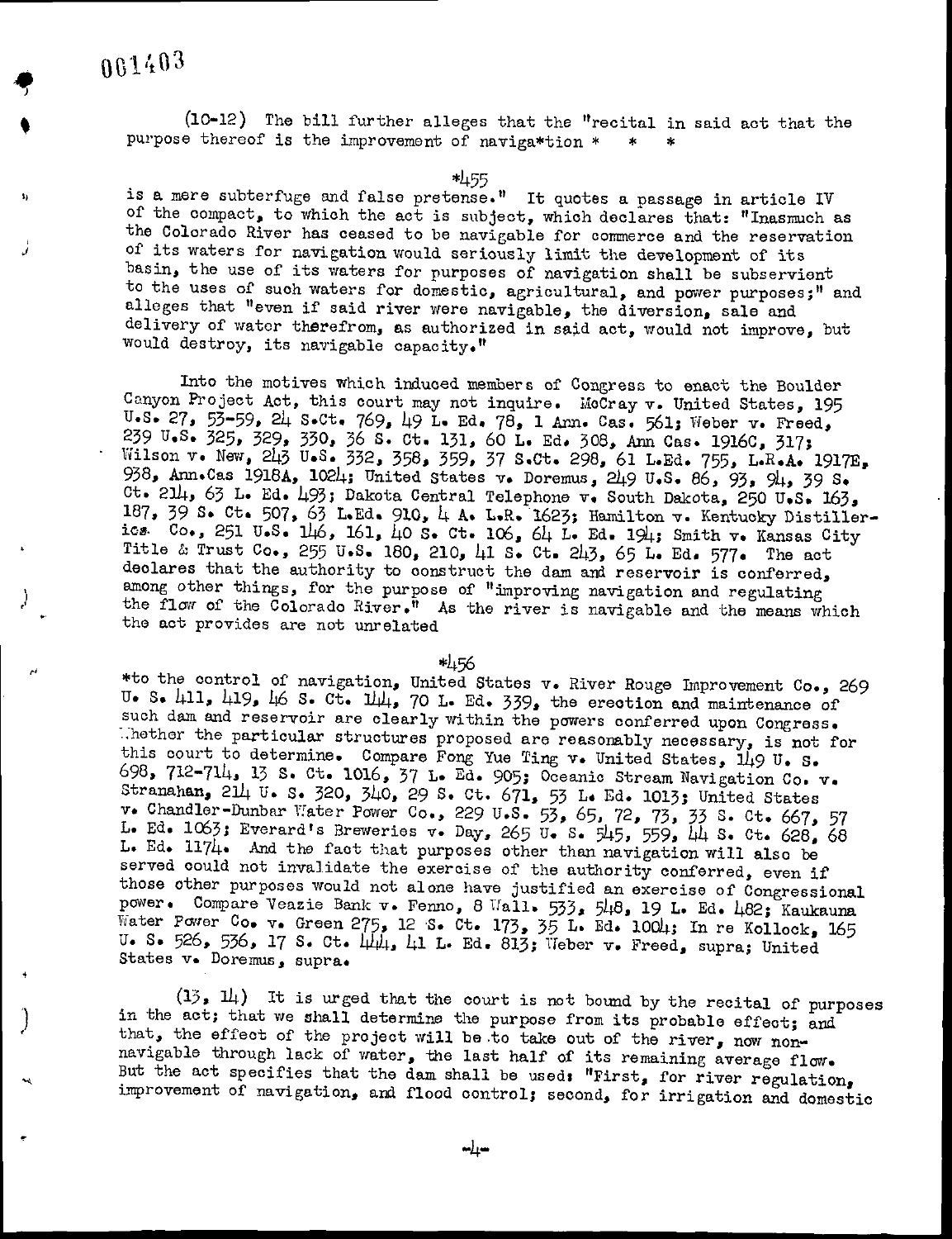$\mathbf{u}_\parallel$ 

J

f\

 $\epsilon$ 

uses and satisfaction of present perfected rights  $*$   $*$   $*$  and third, for power." Section 6 ( $\mu$ 3 USCA Par. 617e). It is true that the authority conferred is stated to be "subject to the Colorado River Compact," and that instrument makes the improvement of navigation subservient to all other purposes. But the specific statement of primary purpose in the act governs the general references to the compact. This court may not assume that Congress had no purpose\* to aid navi-

\*457

gation, and that its real intention was that the stored water shall be so used as to defeat the declared primary purpose. Moreover, unless and until the stored water, which will cosist largely of flood waters now wasted, is consumed in new irrigation projects or in domestic use, substantially all of it will be available for the improvement of navigation. The possible abuse of the power to regulate navigation is not an argument against its existence. Lottery Case, 188 U.S. 321, 363, <sup>23</sup> S. ct. 321, <sup>47</sup> L. Ed. 492; Flint v. Stone Tracy Co., <sup>220</sup> U. S. 107, 168, 169, <sup>31</sup> S. Ct. 342, <sup>55</sup> L. Ed. 389, Ann. Cas. <sup>1912</sup> B, 1312; Tlilson v. New, <sup>243</sup> U. S. 332, 354, <sup>37</sup> S. ct. 298, 61 L. Ed. 755, L. R. A. 1917E, 938, Ann. Cas. 1918A, 1024; Alaska Fish Salting & By-Products Co. v. Smith, 255 U.S.  $\mu$ ,  $\mu$ 8,  $\mu$ 1 S. Ct. 219, 65 L. Ed. 489, Hamilton v. Kentucky Distilleries, supra.

Since the grant of euthority to build the dam and reservoir is valid as an exercise of the Constitutional power to improve navigation, we have no occasion to decide whether the authority to construct the dam and reservoir might not also have been oonstitutionally conferred for the specified purpose of irrigating public lands of the United States. Compare United States v. Rio Grande Dam & Irrigation Co., 174 U. S. 690, 703, 19 S. Ct. 770, 43 L. Ed. 1136; United States v. Alford, 274 U. S. 264, 47 S. Ct. 597, 71 L. Ed. 1040.

\*⊥58

Or for the speci\*fied purpose of regulating the flow and preventing floods in this interstate river. Or as a means of conserving and apportioning its waters among the states equitably entitled thereto. Or for the purpose of performing international obligations. Compare Missouri v. Holland, 252 U. S. 416, 40 S. Ct.  $382.64$  L. Ed.  $641.11$  A. L. R.  $984.6$ 

15-18) SECOND. The further claim is that the mere existence of the act will invade quasi sovereign rights of Arizona by preventing the state from exercising its right to prohibit or permit under its own laws the appropriation of unappropriated waters flowing within or on its borders. The opportunity and need for further appropriations are fully set forth in the bill. Arizona is arid, and irrigation is necessary for cultivation of additional land. The future growth and welfare of the state are largely dependent \*upon such reclamation.

459

It is alleged that there are within Arizona 2, 000, <sup>000</sup> acres not now irrigated which are susceptible of irrigation by further appropriations from the Colorado river. To appropriate water means to take and divert <sup>a</sup> specified quantity thereof and put it to beneficial use in accordance with the laws of the state where such water is found, and, by so doing, to acquire under such laws, a vested right to take and divert from the same source, and to use and consume the same quantity of water annually forever, subject only to the right of prior appropriations. Under the law of Arizona, the perfected vested right to appropriate water flowing within the state cannot be acquired without the performance of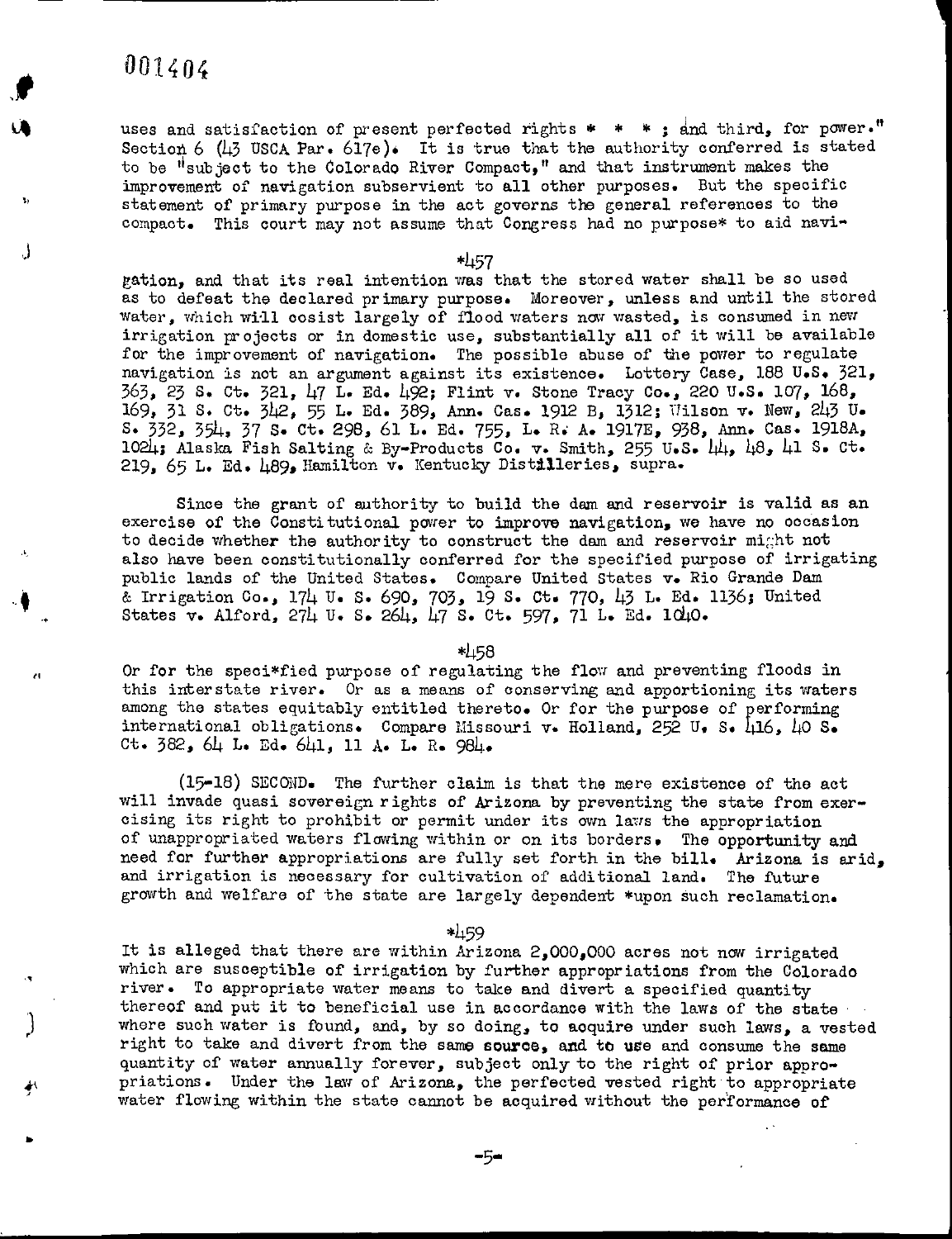J

(پ

J

physical acts through which the water is and will in fact be diverted to beneficial use.. Topographical conditions make it necessary that land in the state be irrigated in large projects. The Colorado river flows, both on the boundary between Arizona and Nevada, and in Arizona alone, through an almost continuous series of deep canyons, the walls of which rise in Arizona to <sup>a</sup> height varying from <sup>a</sup> few hundred to more than 5,000 feet. The cost of installing the dams, reservoirs, canals. and distribution works required to effect any diversion will be very beavy; and distribution works required to errect any diversion will be very beavy; and financing on a large scale is indispensable. Such financing will be impossible unless it clearly appears that, at or prior to the time of constructing such works, vested rights to the permanent use of the water will be acquired.

#### $*160$

The alleged interference with the right of the state to oontrol additional appropriations is based upon the following faots: The average annual flow of the Colorado river system, including the tributaries, is 18,000,000 acre-feet. Only 9, 000. <sup>000</sup> acre- feet have been appropriated by Arizona and the defendant states. Of this 3. 500, <sup>000</sup> aore- feet have been appropriated in Arizona under its laws, and the remaining  $5.500,000$  acre-feet by the other states. The  $9.000,000$  acre-feet unappropriated are now subject to appropriation in Arizona under its laws. It is alleged that there are numerous sites suitable for the construction, maintenance, and operation of dams and reservoirs required for the irrigation of land in Arizona; and that actual projeots have been planned for the irrigation of 1,000,000 acres, including 100,000 acres owned by the state. For this purpose  $4.500,000$  acre-feet annually will be additionally required. Permits to appropriate this water have been granted by the state; and definite plans to carry out projects for the building of dams on that part of the river flowing in or on the borders of Arizona have been approved by the state engineer. It is stated that, but for the passage of the Boulder Canyon Project Act, construction work would long since have connnenced.

It is conceded that the continued use of the 3, 500. <sup>000</sup> aore- feet of water already appropriated in Arizona is not now threatened. And there is no allegation that at the present time the enjoyment of these rights is being interfered with in any way. The claim strenuously urged is that the existence of the  $act<sub>s</sub>$ and the threatened exercise of the authority to use the stored water pursuant to its terms, will prevent Arizona from exercising its right to control the making of further appropriations. It is argued \* that such needed additional

## \*461

appropriations will be prevented because Tlilbur proposes to store the entire unappropriated flow of the main stream of the Colorado river at the dam; that Arizona, and those claiming under it, will not be permitted to take any water from the reservoir except upon agreeing that the use shall be subject to the compact; that under the terms of the compact they will not be entitled to appropriate any water in excess of that to which there are now perfected rights in Arizona; and that, in order to irrigate land in Arizona, it is frequently necessary to utilize rights of way over lands of the United States, and. since

#### 462

the act provides that all such \*rights of way or other privileges to be granted

6-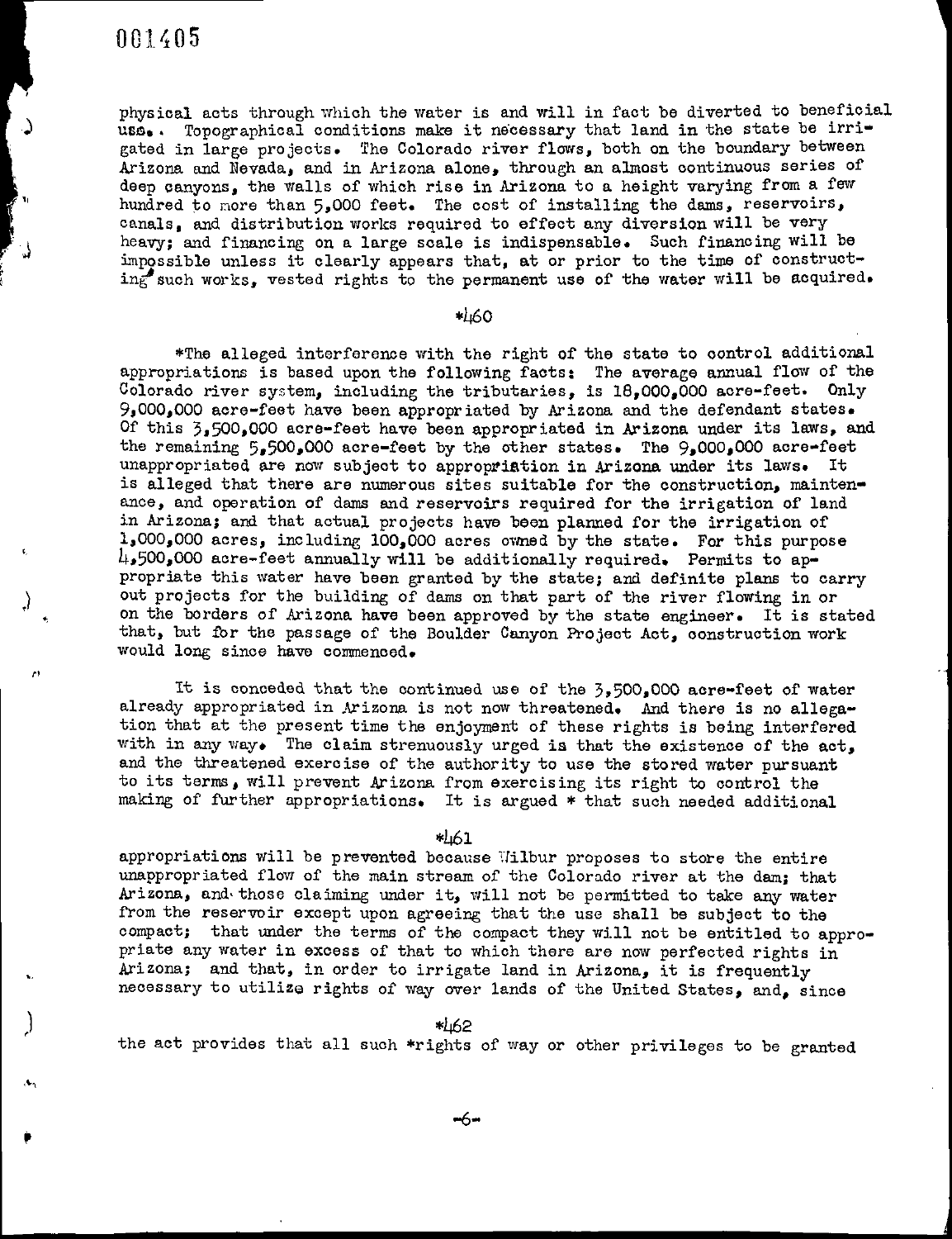$\mathcal{A}$ 

I"

I

J

l~

I

by the United States shall be upon the express oondition and with the express covenant that they shall be subject to the compact, the act in effect prevents Arizona and those claiming under it from acquiring such rights.

This contention cannot prevail because it is based, not on any actual or threatened impairment of Arizona's rights, but upon assumed potential invasions. The act does not purport to affect any legal right of the state, or to limit in any way the exercise of its legal right to appropriate any of the unappropriated  $9,000,000$  acre-feet which may flow within or on its borders. On the contrary, section 18 (43 USCA Par. 617q) specifically declares that nothing therein "shall be construed as interfering with such rights as the States now have either to the waters within their borders or to adopt such policies and enact such laws as they may deem necessary with respect to the appropriation, control, and use of waters within their borders, except as modified" by interstate agreement. As Arizona has made no such agreement, the act leaves its legal rights unimpaired. There is no allegation of definite physioal acts by which Wilbur is interfering, or will interfere, with the exercise by Arizona of its right to make further appropriations by means of diversions above the dam or with the enjoyment of water so appropriated. Nor any \*specific allegation

463

of physical acts impeding the exercise of its right to make future appropriations by means of diversions below the dam, or limiting the enjoyment of rights so acquired, unless it be by preventing an adequate quantity of water from flowing in the river at any necessary point of diversion.

9-12) When the bill was filed, the construction of the dam and reservoir had not been commenced. Years must elapse before the project is completed. If by operations at the dam any then perfected right of Arizona, or of those claiming under it, should hereafter be interfered with, appropriate remedies will be available. Compare Kansas  $v.$  Colorado, 206 U. S. 46, 117, 27 S. Ct. 655, 51 L. Ed. 956. The bill alleges, that plans have been drawn and permits  $655$ , 51 L. Ed. 956. The bill alleges, that plans have been drawn and permits granted for the taking of additional water in Arizona pursuant to its laws. But Wilbur threatens no physical interference with these projects; and the act interposes no legal inhibitions on their execution.

 $*464$ 

There is no occasion for determining \*now Arizona's rights to interstate or lecal waters which have not yet been, and which may never be, appropriated. New Jersey v. Sargent, 269 U. S. 328, 338, 46 S. Ct. 122, 70 L. Ed. 289. This court cannot issue declaratory decrees. Compare Texas v. Interstate Commerce Commission, 258 U. S. 158, 162, 42 S. Ct. 261, 66 L. Ed. 531; Liberty Venetic v. Grannis, 273 U. S. 70, 74, 47 S. Ct. 282, 71 L. Ed. 541; Willing v. Chicago Auditorium Association, 277 U. S. 274, 289, 290, 48 S. Ct. 507, 72 L. Ed. 880. Arizona has, of course, no constitutional right to use, in aid of appropriation, any land of the United States, and it cannot complain of the provision conditioning the use of such public land. Compare Utah Power & Light Co. v. United States, 243 U. S. 389, 403-405, 37 S. Ct. 387, 61 L. Ed. 791.

As we hold that the grant of authority to construct the dam and reservoir is <sup>a</sup> valid exercise of oongressional pawer, that the Boulder Canyon Projeot Act